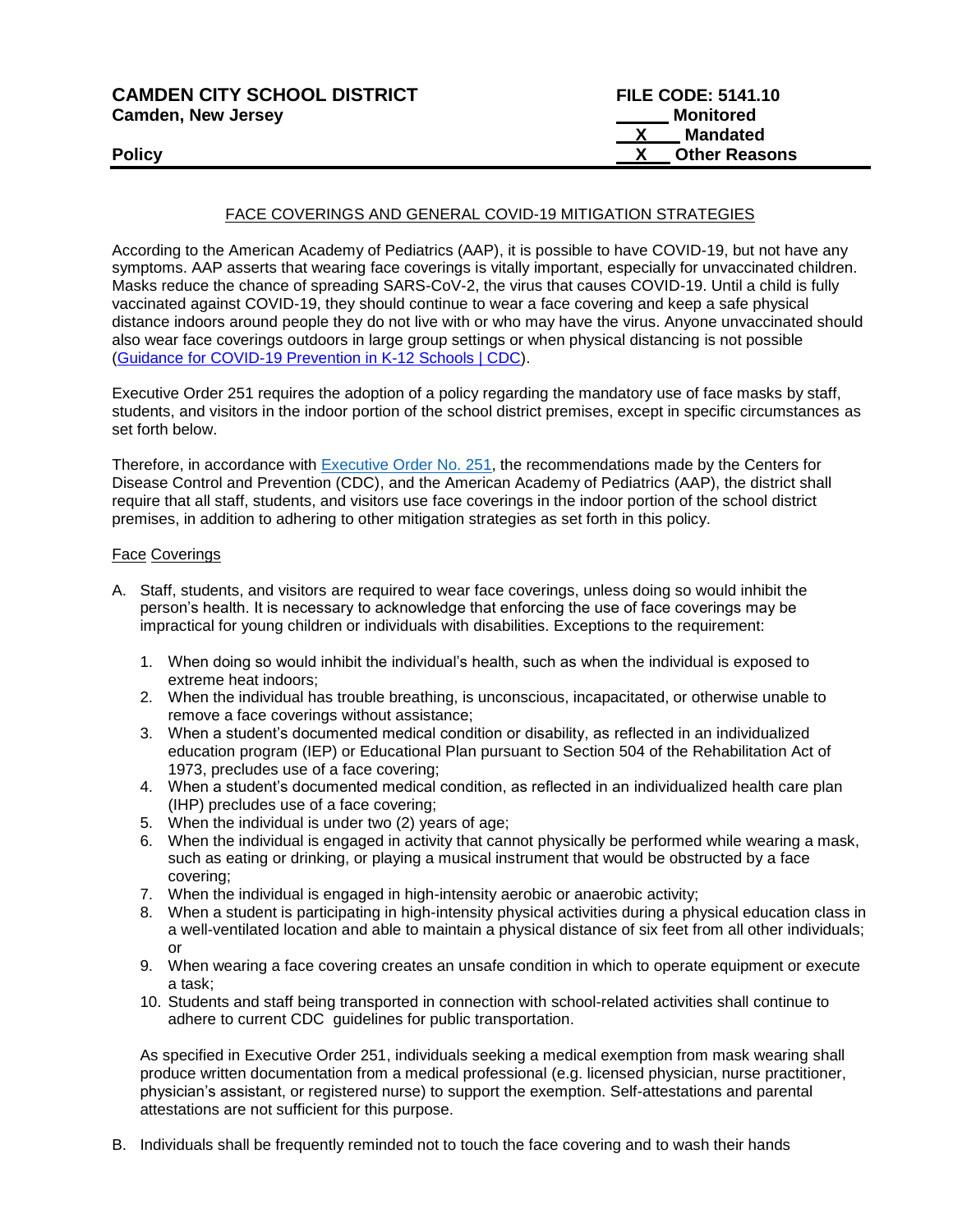frequently;

- C. Information shall be provided to staff, students, and students' families on proper mask hygiene, including use, removal, storage/maintenance, and washing of face coverings;
- D. Currently, the CDC does not recommend use of face shields as a substitute for face coverings. Therefore, they may not be used to satisfy the face covering requirement detailed above. However, they may be an option for students with medical or other challenges that preclude the use of face coverings. If face shields are used without a mask, they should wrap around the sides of the wearer's face and extend to below the chin;
- E. Students and educators that rely on facial cues may consider the use of clear face coverings where available. This might include students who are deaf or hard of hearing, students receiving speech/language services, young students in early education programs, and English-language learners;
- F. Researchers have identified "frequent discomfort" as a potential challenge associated with implementing use of face covering requirements. Students and staff shall be provided face covering breaks throughout the day. Face covering breaks should only occur when social distancing can be maintained and ideally outside or with windows open ("Physical Distancing, face coverings, and eye protection to prevent person-to-person transmission of SARS-CoV-2 and COVID-19: a systematic review and meta-analysis");
- G. Face coverings shall be provided by the student's family/guardian and may be included as part of the back to school supplies list provided to families/guardians prior to the start of the school year. The district shall strive to provide extra disposable face coverings for students who need them, and shall provide face coverings for students that are experiencing financial hardship and are unable to afford them to the greatest extent possible.

#### Social Distancing During a Pandemic

In addition to the requirement that all staff, students and visitors wear face coverings, the district shall ensure that social distancing within the schools and classrooms is maintained to the maximum extent practicable. This will be achieved by ensuring students are seated at least three feet apart. When conditions such as space in the classroom or other areas of the school make a physical distance of three feet difficult or impossible to maintain, additional modifications may be implemented. These include but are not limited to using physical barriers between desks and turning desks to face the same direction (rather than facing each other) or having students sit on only one side of the table, spaced apart. During times of higher community transmission of the COVID-19 virus and the Delta Variant, the district may increase the physical distance up to six feet.

- A. Screening and Personal Protective Equipment (PPE):
	- 1. Adequate amount of personal protective equipment (PPE) shall be available, accessible, and provided for use by staff and students. Staff and students shall be required to wear masks when being admitted to the school and screened for entry;
	- 2. The district shall develop a school entry plan for each building that includes:
		- a. Staff assigned to do the screening;
		- b. Designated entrances that will be used to admit students;
		- c. The assignment of classes and grades to designated entrances and/or designated entrance times;
	- 3. Staff must visually check students for symptoms upon arrival (which may include temperature checks) and/or confirm with families that students are free of COVID-19 symptoms;
	- 4. Health checks must be conducted safely and respectfully, and in accordance with any applicable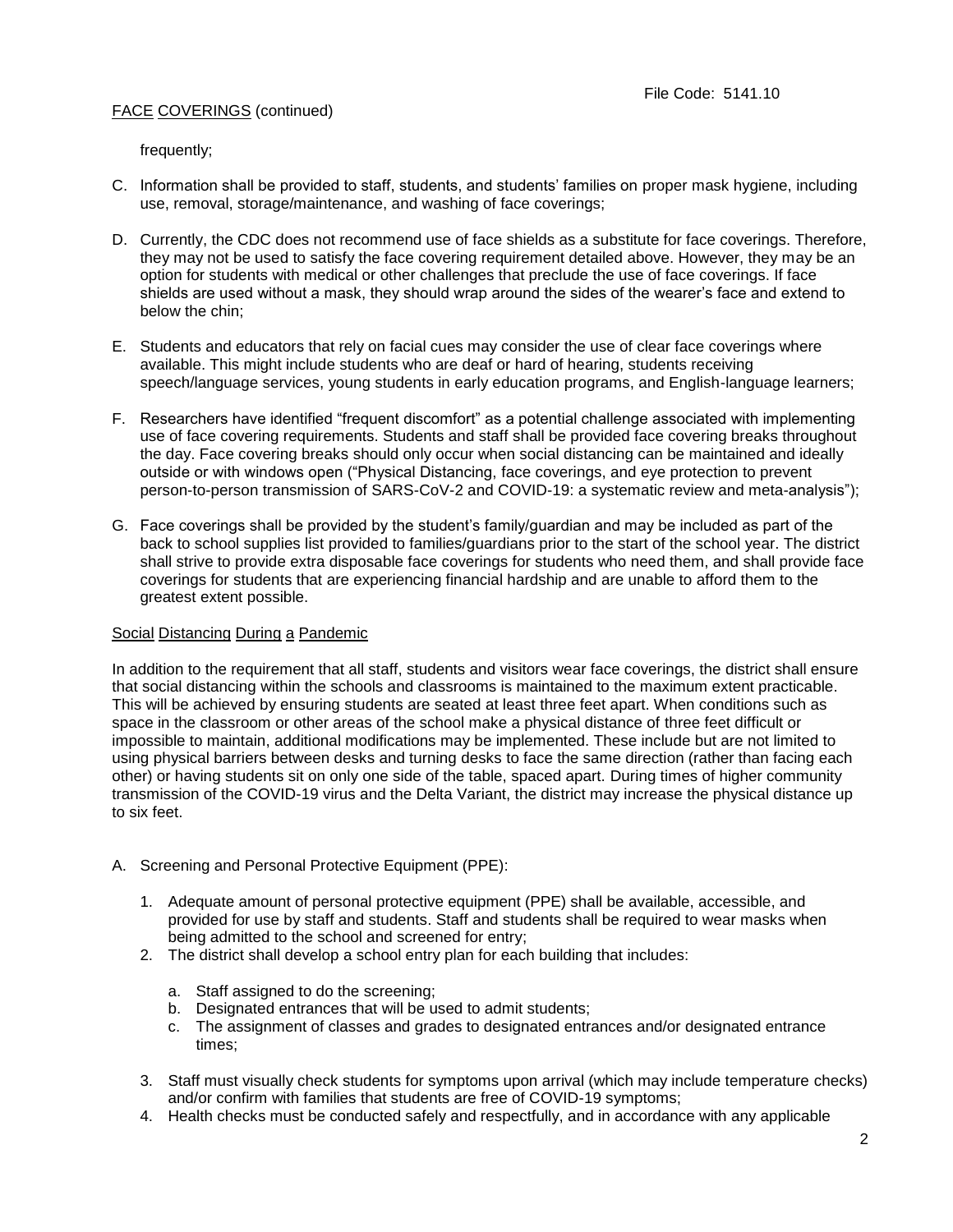privacy laws and regulations;

- 5. Results must be documented when signs/symptoms of COVID-19 are observed;
- 6. Screening procedures shall take into account students with disabilities and accommodations that may be needed in the screening process for those students;
- B. Procedures for symptomatic staff and students:
	- 1. An isolation space shall be identified in each school building;
	- 2. Students and staff with symptoms related to COVID-19 shall be safely and respectfully isolated from others. Students should remain in isolation with continued supervision and care until picked up by an authorized adult;
	- 3. The [current Communicable Disease Service g](https://www.nj.gov/health/cd/)uidance for illness reporting shall be followed;
	- 4. If a staff member becomes aware that an individual who has spent time in a district facility tests positive for COVID-19, the staff members shall notify the principal and the school nurse. The school nurse, or other designated individual, shall immediately notify local health officials, staff, and families of a confirmed case while maintaining confidentiality;
- C. Preparations for when someone tests positive for COVID-19:
	- 1. An isolation space shall be identified in each school building;
	- 2. Students and staff with symptoms related to COVID-19 shall be safely and respectfully taken to the designated isolation space and isolated from others. Students should remain in isolation with continued supervision and care until picked up by an authorized adult;
	- 3. The [current Communicable Disease Service g](https://www.nj.gov/health/cd/)uidance for illness reporting shall be followed;
	- 4. Readmittance to school shall be consistent with [Department of Health guidance and information for](https://www.state.nj.us/health/cd/topics/covid2019_schools.shtml)  [schools](https://www.state.nj.us/health/cd/topics/covid2019_schools.shtml) and Department of Health/Communicable Disease Service's [Quick Reference Guidance on](https://www.nj.gov/health/cd/documents/topics/NCOV/COVID-QuickRef_Discont_Isolation_and_TBP.pdf)  [Discontinuation of Transmission-Based Precautions and Home Isolation for Persons Diagnosed with](https://www.nj.gov/health/cd/documents/topics/NCOV/COVID-QuickRef_Discont_Isolation_and_TBP.pdf)  [COVID-19;](https://www.nj.gov/health/cd/documents/topics/NCOV/COVID-QuickRef_Discont_Isolation_and_TBP.pdf)
	- 5. Contact tracing shall be initiated including records of groups/cohorts, assigned staff, and daily attendance.
- D. Protocols to address a positive case:

Students and employees may be asked to leave or not come into school if they test positive for COVID-19 or demonstrate COVID-19 Compatible Symptoms, or have been identified as a close contact of an individual diagnosed with COVID-19. COVID-19 Compatible Symptoms are those conditions identified as signaling COVID-19 according to the New Jersey Department of Health and CDC.

E. Exclusion:

Parents should not send students to school when sick. For school settings, it is recommended that students with the following symptoms be promptly isolated from others and excluded from school:

- 1. At least two of the following symptoms: fever (measure or subjective), chills, rigors (shivers), myalgia (muscle aches), headache, sore throat, nausea or vomiting, diarrhea, fatigue, congestion or runny nose; OR
- 2. At least one of the following symptoms: cough, shortness of breath, difficulty breathing, new olfactory disorder, new taste disorder.

#### Student Screening Testing Program

In order to detect new cases of COVID-19 to prevent outbreaks, reduce the risk of further transmission, and protect students and staff, the District desires to implement a screening testing program for unvaccinated students with the consent of the student's parent or legal guardian. Screening testing is an additional strategy to identify cases and prevent secondary transmission. Screening testing involves using SARS-CoV-2 viral tests (diagnostic tests used for screening purposes) intended to identify occurrence at the individual level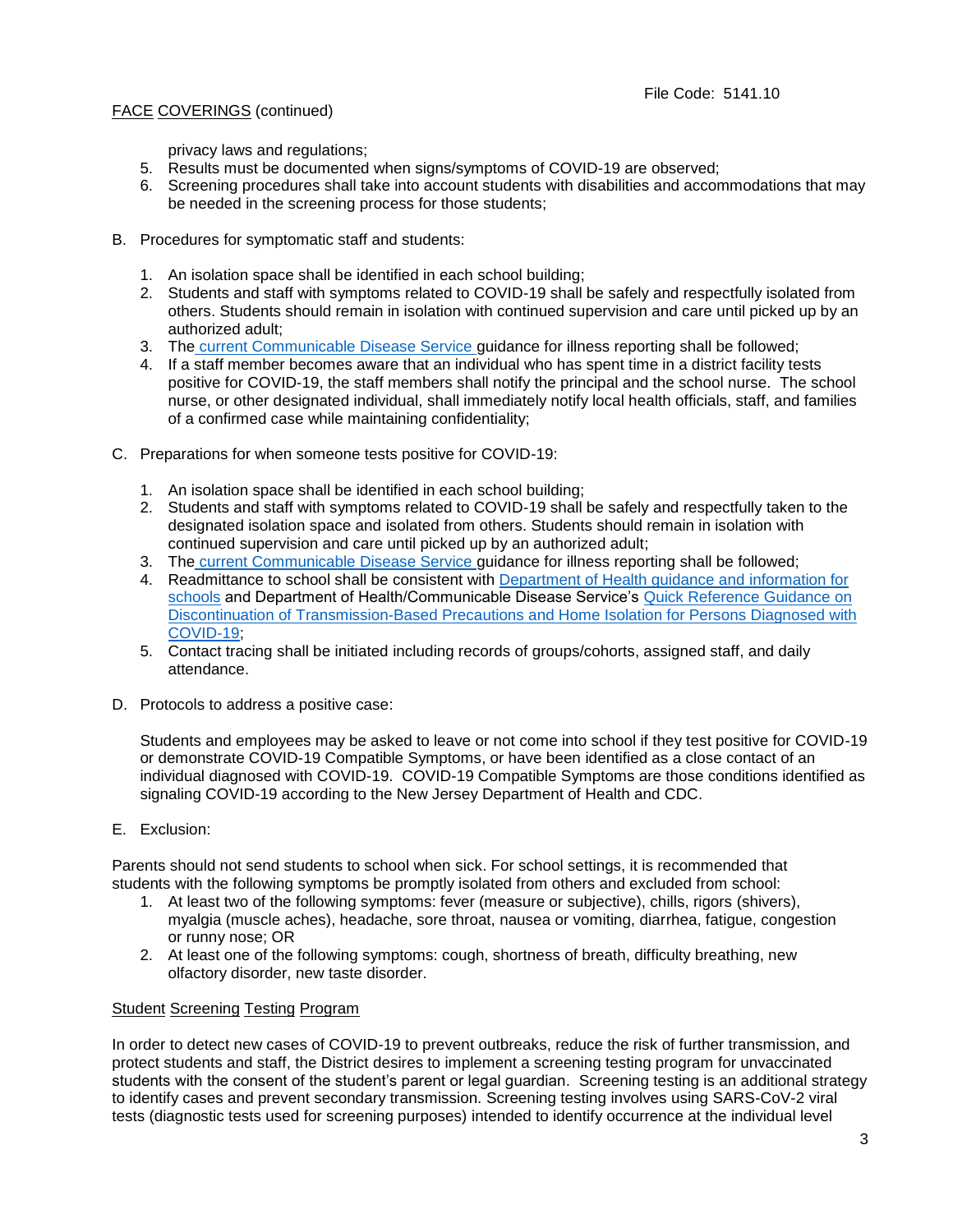even if there is no reason to suspect infection, i.e., there is no known exposure. This includes, but is not limited to, screening testing of asymptomatic individuals without known exposure with the intent of making decisions based on the test results.

Students who have provided consent shall undergo periodic screening testing in accordance with the district's screening testing procedures.

Adopted: September 28, 2021 NJSBA Review/Update: Readopted:

Key Words

Immunizations, Inoculations, Examinations, Pupil Physical Examinations, Student Physical Examinations, **Health** 

### **Resources:**

The CDC recently issued updated guidance regarding considerations for wearing face coverings and how it can help slow the spread of COVID-19. Schools should refer to this guidance as it includes details regarding who should and should not wear a face covering: [Guidance for COVID-19 Prevention in K-12 Schools | CDC](https://www.cdc.gov/coronavirus/2019-ncov/community/schools-childcare/k-12-guidance.html)

Centers for Disease Control and Prevention "Your Guide to Masks" at: [Your Guide to Masks | CDC](https://www.cdc.gov/coronavirus/2019-ncov/prevent-getting-sick/about-face-coverings.html)

NJDOE School Reopening Frequently Asked Questions at: <https://www.nj.gov/education/reopening/faqs/#sd>

NJDOE Update to Conditions of Learning, Health and Safety, "Critical Area of Operation #5: Screening, PPE, and Response to Students and Staff Presenting Symptoms" and "Critical Area of Operation #3: Transportation <https://nj.gov/education/reopening/updates/docs/RestartUpdateFacecoverings080320.pdf>

"Physical Distancing, face coverings, and eye protection to prevent person-to-person transmission of SARS-CoV-2 and COVID-19: a systematic review and meta-analysis;" September 21, 2020. D.K. Chu, S. Duda, K. Solo, S. Yaacoub, and H. Schunemann. <https://www.ncbi.nlm.nih.gov/pmc/articles/PMC7503118/>

| Legal References: N.J.S.A. 18A:35-4.6 |                                                                                        |
|---------------------------------------|----------------------------------------------------------------------------------------|
| through $-4.8$                        | Parents Right to Conscience Act of 1979                                                |
| N.J.S.A. 18A:40-4                     | Examination for physical defects and screening of hearing<br>of pupils; health records |
| N.J.S.A. 18A:40-4.4                   | Exemption                                                                              |
| N.J.S.A. 18A:40-4.5                   | Immunity from action of any kind due to provisions of act                              |
| N.J.S.A. 18A:40-5                     | Method of examination; notice to parent or guardian                                    |
| N.J.S.A. 18A:40-6                     | In general                                                                             |
| N.J.S.A. 18A:40-7, -8,                |                                                                                        |
| $-10. -11$                            | Exclusion of pupils who are ill                                                        |
| N.J.S.A. 18A:40-12.37                 | Release to share medical information                                                   |
| N.J.S.A. 18A:40-20                    | Immunization at public expense                                                         |
| N.J.S.A. 26:1A-9.1                    | Exemption of pupils from mandatory immunizations                                       |
| N.J.S.A. 26:4-6                       | Prohibiting attendance of teachers or pupils                                           |
| N.J.A.C. 6A:14-3.4                    | Evaluation                                                                             |
| N.J.A.C. 6A:16-1.1et seq.             | Programs to Support Student Development                                                |
| See particularly:                     |                                                                                        |